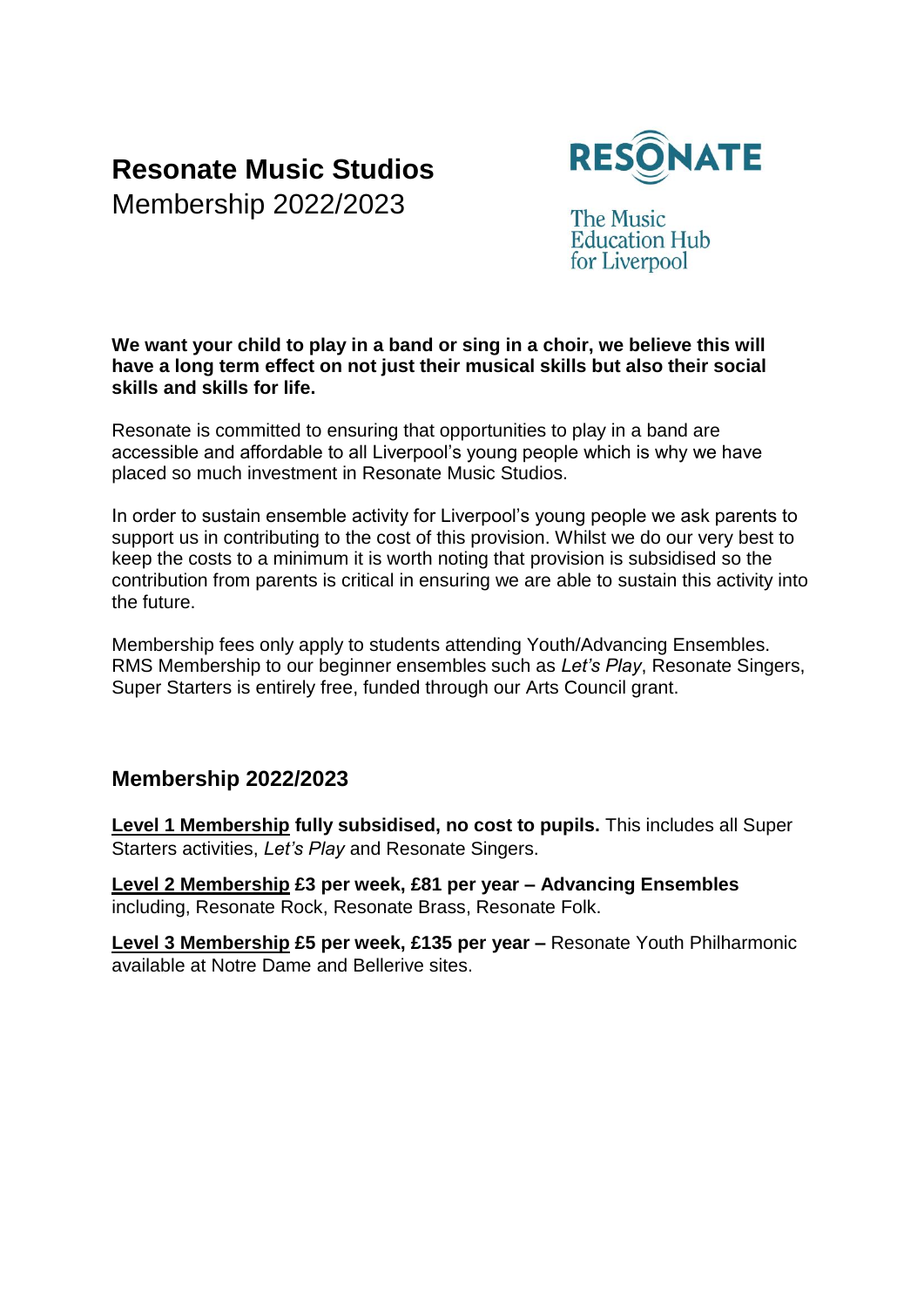## **Terms of reference**

- RMS membership is open to any young person who lives in the City of Liverpool or attends a school in Liverpool up to the age of 18.
- An annual membership charge is made to the parents/carers of children who are members of Advancing Ensembles.
- RMS membership entitles your child to attend as many ensembles as they wish subject to availability.
- A 'Family Membership' is available for siblings. The youngest family member will receive a 50% reduction on membership fees.

## **How do I pay?**

- Payment will be made via the Resonate website by registering an account.
- Membership fees are payable before the start of the first session attended.
- Should you wish to withdraw your child from membership of RMS please email: resonatehub.notredame.liverpool.sch.uk
- Unfortunately, we are unable to refund membership fees unless sessions are cancelled by Resonate

## **Financial Support**

We do our very best to make RMS accessible for any young person who has a passion for music and we are aware that for some finding the money to support your child can be difficult.

We offer a limited number of scholarships for cases of financial hardship ranging from a scholarship that offers 100% of the membership fees to a scholarship that offer 50% of the fee.

The provision of funded scholarships is subject to continued funding from Arts Council England. It should also be noted that Resonate reserves the right to limit the availability of scholarships subject to budgetary provision.

### **100% RMS Scholarship**

- All children and young people who reside in Liverpool or attend a Liverpool school and is a Looked After Child can access the 100% RMS Scholarship.
- Children and young people who reside in Liverpool or attend a Liverpool school are currently in receipt of free school meals may also access the 100% RMS Scholarship.
- Evidence of eligibility will be required in order to access this fund.

#### **50% RMS Scholarship**

• 50% RMS Scholarships are available for young people who attend a Liverpool school or reside in Liverpool.